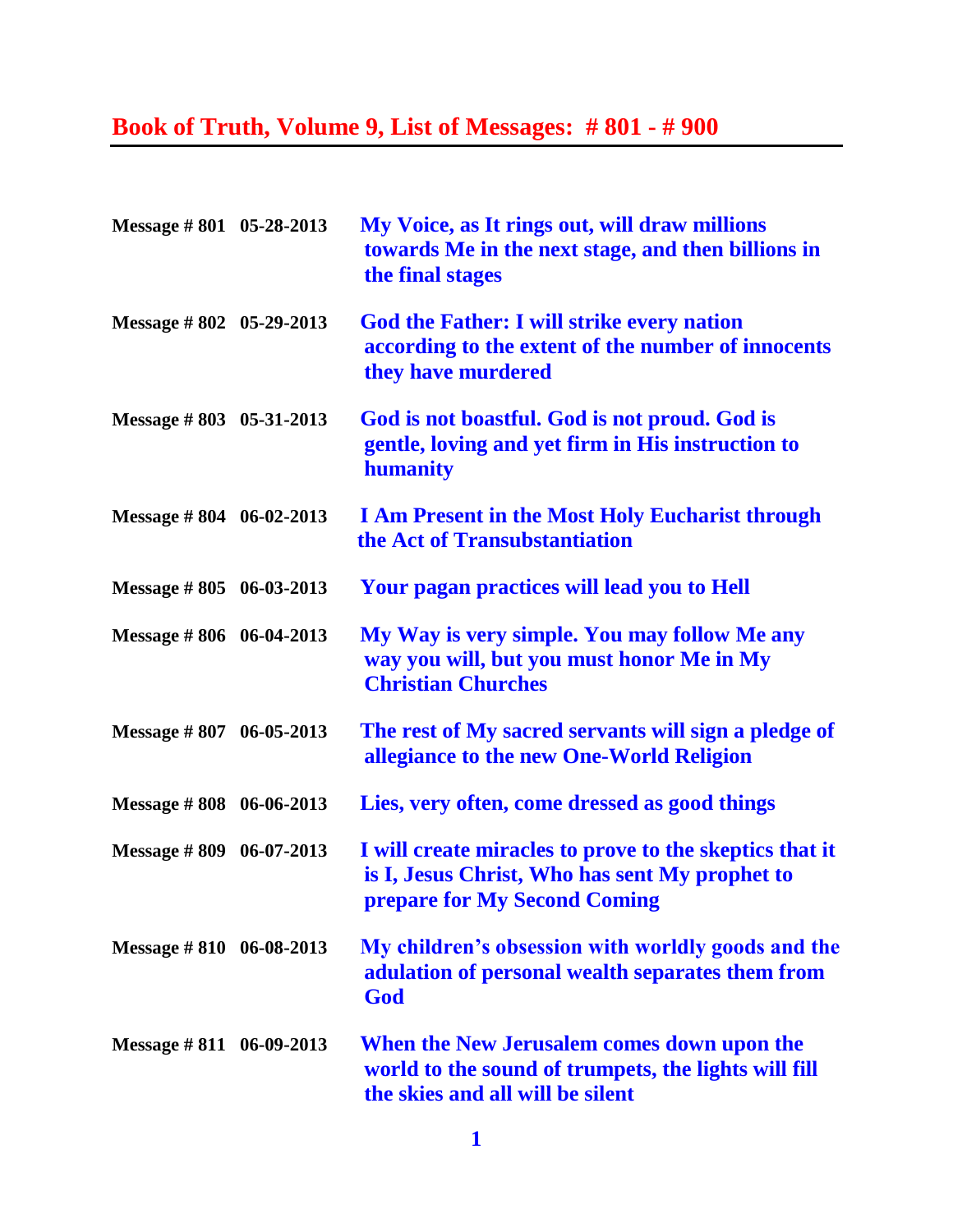| Message #812 06-10-2013           | You must not be frightened, for what I Promise is<br>yours and it is your Inheritance                                                       |
|-----------------------------------|---------------------------------------------------------------------------------------------------------------------------------------------|
| Message #813 06-12-2013           | Never do this, for it is the one sin which, by its<br>hypocrisy, disgusts Me                                                                |
| Message #814 06-14-2013           | God does not expect you to spend your time<br>ignoring day-to-day matters or the time you spend<br>with family and friends                  |
| Message #815 06-15-2013           | It will be within the Roman Empire that the great<br>abomination will rise up against Me                                                    |
| Message $\# 816 \quad 06-15-2013$ | God Exists in every single person born in this<br>world, irrespective of their faith or the belief of<br>their parents                      |
| Message #817 06-19-2013           | I Am Love. I Am God. They are one and the same<br>thing                                                                                     |
| Message #818 06-21-2013           | The biggest lie is that Satan can foretell the future,<br>but this can never be                                                             |
| Message #819 06-23-2013           | God the Father: When My Son is deemed to be a<br>sinner, know that this is the greatest blasphemy                                           |
| Message #820 06-23-2013           | The Truth will free you. Lies will destroy you                                                                                              |
| Message #821 06-24-2013           | <b>Mother of God: You must remain true to what my</b><br>Son taught you. He was like you in everything<br>except sin                        |
| Message #822 06-25-2013           | Very few find comfort in Me. I wait patiently and<br>yet they will not come to Me                                                           |
| Message #823 06-26-2013           | <b>Mother of Salvation: Bring me your children, so</b><br>that like a true mother of all God's children, I can<br>consecrate them to my Son |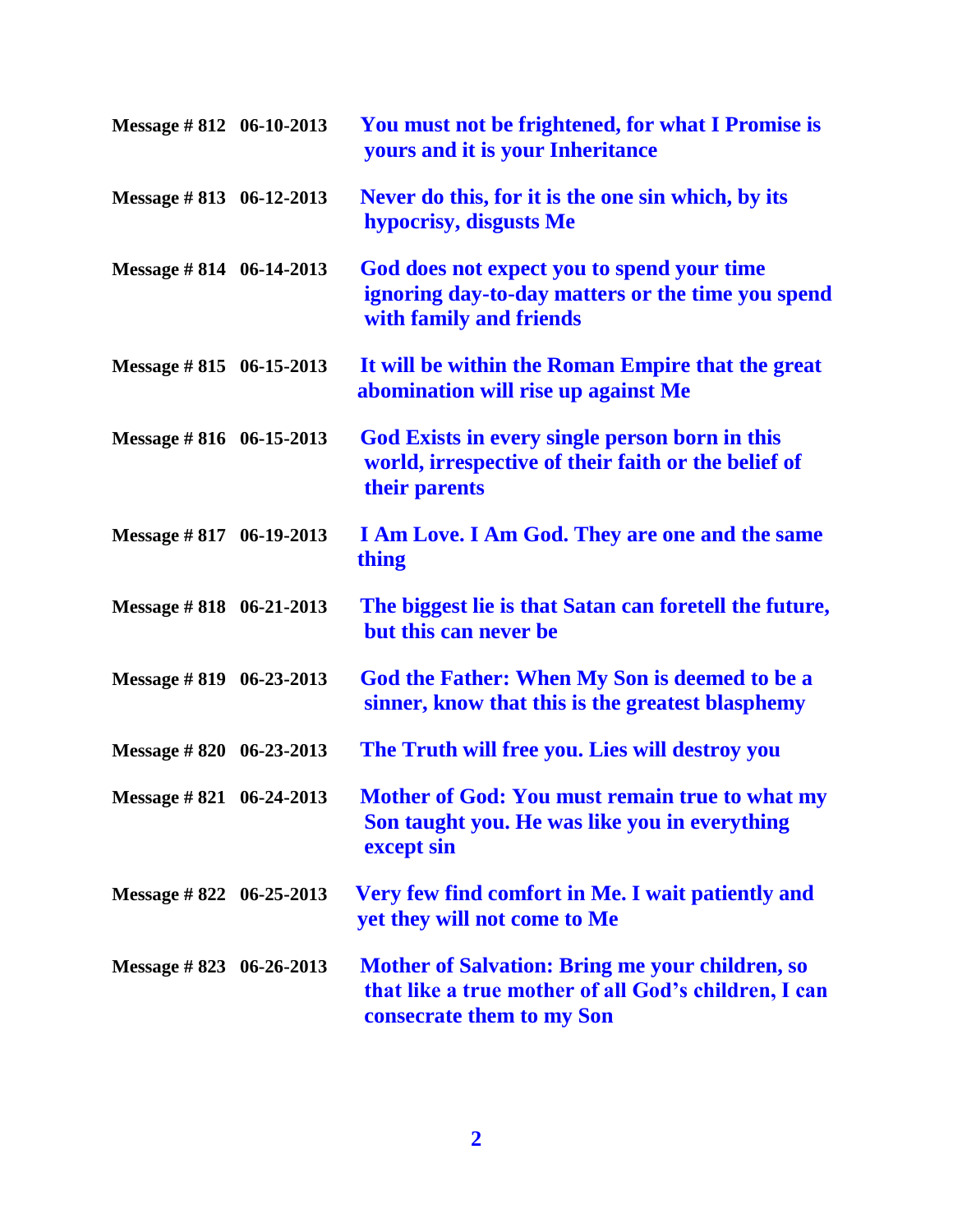| Message #824 06-27-2013           | My Justice will befall all those who prevent the<br>Holy Word of God from being made known in the<br>world                                     |
|-----------------------------------|------------------------------------------------------------------------------------------------------------------------------------------------|
| Message $\#$ 825 06-29-2013       | The change in the format of the Mass will soon be<br>presented in My Church                                                                    |
| Message #826 06-30-2013           | You will be accused of plotting against My Own<br>Church, yet your only crime will be to uphold the<br><b>Truth</b>                            |
| Message $\#$ 827 07-01-2013       | <b>Mother of Salvation: What I witnessed could never</b><br>be put down on paper, so vile were the cruelties<br>inflicted upon His Divine Body |
| Message #828 07-03-2013           | <b>Mother of Salvation: Not one door was opened to</b><br>allow my Son to come into the world with dignity                                     |
| Message $\#$ 829 07-03-2013       | There will be powerful earthquakes in Russia and<br>China soon and they will take place one after the<br>other                                 |
| Message $\# 830$ 07-03-2013       | As bitterness divides nations, mistrust and fear will<br>continue to cause civil unrest                                                        |
| Message $\# 831 \quad 07-04-2013$ | God the Father: I know that the plan of abortion<br>around the world is controlled                                                             |
| Message #832 07-05-2013           | The One-World Order is the greatest travesty<br>against the True Triune God                                                                    |
| Message #833 07-07-2013           | He will use the Truth of God to hide behind, until<br>the right moment                                                                         |
| Message #834 07-08-2013           | The Ten Commandments, given to the world by<br>My Father through the prophet Moses, are being<br>re-written by man                             |
| Message $\# 835 \quad 07-10-2013$ | <b>Mother of Salvation: So easily do people accept</b><br>new laws, which claim to be good                                                     |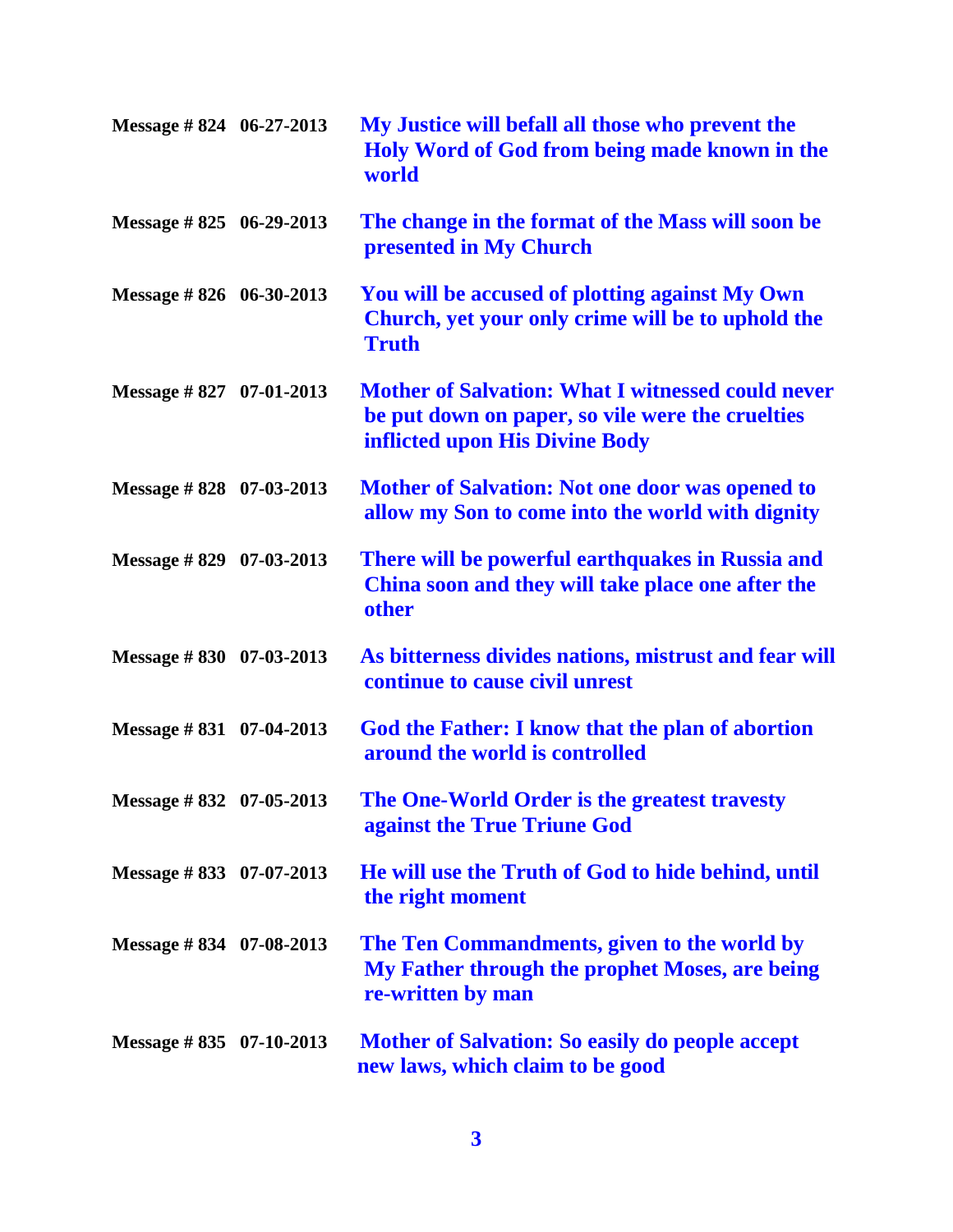| Message #836 07-10-2013           | God the Father: The lies you are being fed about<br>your economy are designed to fool you                                 |
|-----------------------------------|---------------------------------------------------------------------------------------------------------------------------|
| Message #837 07-11-2013           | It will be through your recital of My Crusade<br><b>Prayers that I can save them</b>                                      |
| Message #838 07-14-2013           | I pine for them. Without them, I cannot feel whole                                                                        |
| Message #839 07-15-2013           | To priests: The day you will be asked to deny My<br><b>Divinity is not far away</b>                                       |
| Message #840 07-17-2013           | You cannot follow Me truly, without bearing the<br>pain of the Cross                                                      |
| Message #841 07-18-2013           | <b>Mother of Salvation: The Medal of Salvation offers</b><br>the Gift of Conversion                                       |
| Message #842 07-19-2013           | The final Prophet has now been sent, so please do<br>not reject this Gift                                                 |
| Message #843 07-19-2013           | Its plan is to entice souls into a web of deceit by<br>tugging at their hearts                                            |
| Message $\# 844$ 07-20-2013       | <b>Mother of Salvation: The fallout in Rome will</b><br>result in many being led astray                                   |
| Message $\# 845 \quad 07-21-2013$ | They are preparing the Antichrist now, for his<br>grand entrance                                                          |
| Message #846 07-22-2013           | <b>Trust Me and I will open your eyes to the Truth of</b><br>your glorious future                                         |
| Message #847 $07-22-2013$         | <b>Mother of Salvation: The last secret of Fatima was</b><br>not revealed, so terrifying was it                           |
| Message # $848$ 07-23-2013        | I reveal the secrets contained within the Book of<br><b>Revelation, and they will not be pleasant</b>                     |
| Message # $849$ 07-25-2013        | <b>Mother of Salvation: Just as if a miracle has taken</b><br>place, the False Prophet will seem to rise from the<br>dead |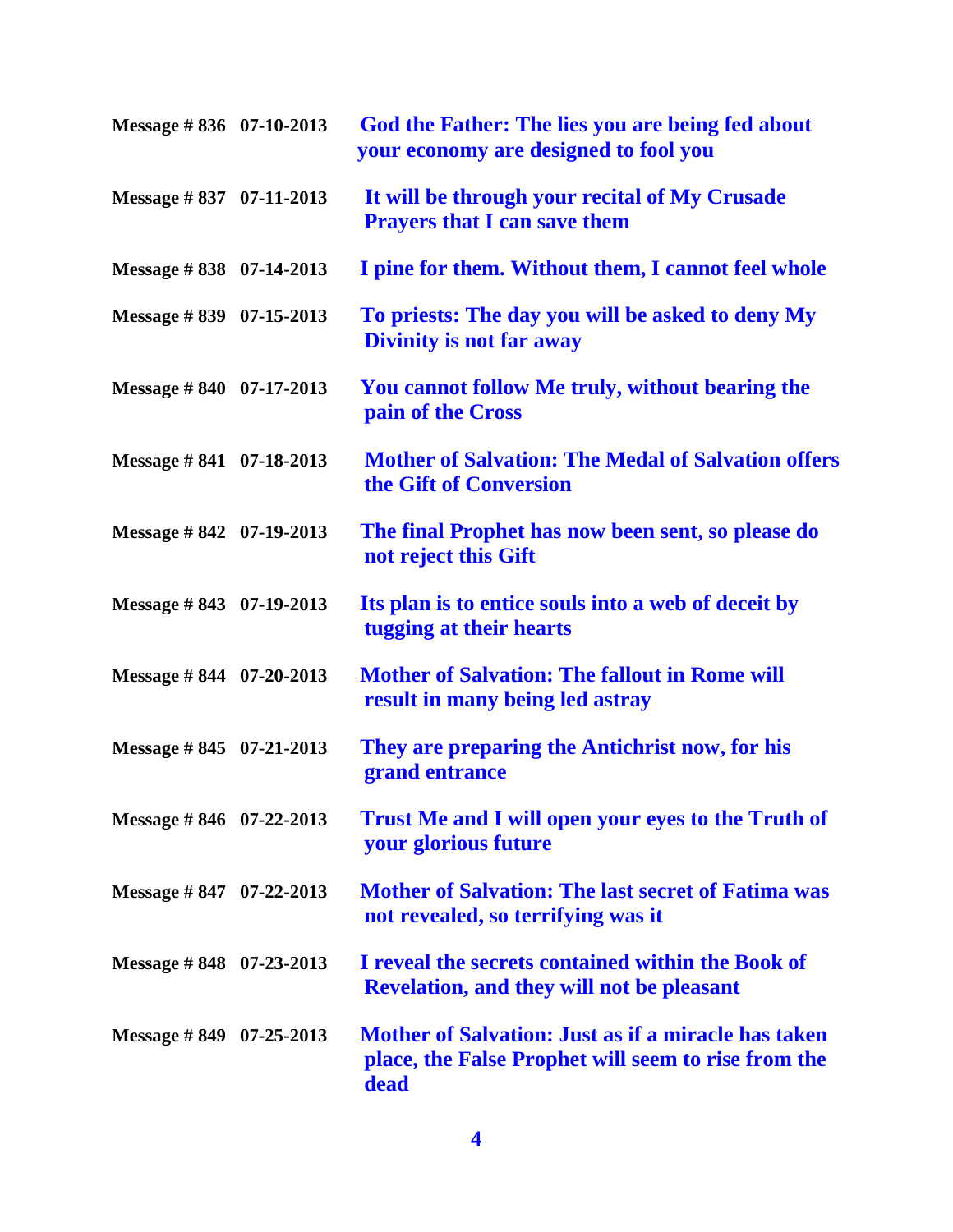| Message #850 07-25-2013     | Although they will cause fear, they are nothing<br>when compared to the Great Chastisement ahead                                        |
|-----------------------------|-----------------------------------------------------------------------------------------------------------------------------------------|
| Message #851 07-27-2013     | Look behind the mask of humanism and you will<br>not find signs of God                                                                  |
| Message #852 07-28-2013     | To the other innocents, who blindly follow the<br><b>Beast and the False Prophet, they will be locked</b><br>into a savage bond         |
| Message $\# 853$ 07-29-2013 | The Mark of the Beast will bring with it death –<br>death of the soul and death by a terrible disease                                   |
| Message #854 07-29-2013     | <b>Mother of Salvation: You must hold on to</b><br>traditional Crosses, for soon they will disappear                                    |
| Message #855 07-30-2013     | Never accept a cross, which does not resemble the<br><b>Cross upon which I was crucified</b>                                            |
| Message #856 07-31-2013     | Mother of Salvation: Just as the Holy Word of God<br>can unite souls, so too can it cause great division                                |
| Message #857 07-31-2013     | They will convince My followers to adapt the Laws<br>of My Church by holding a referendum                                               |
| Message #858 08-01-2013     | The wickedness present in the world is on a scale<br>not seen since the days of Noah                                                    |
| Message #859 08-02-2013     | Mother of Salvation: Soon you will be asked to give<br>out a substitute for the Holy Eucharist, which will<br>not be the Body of my Son |
| Message #860 08-03-2013     | God the Father: The names of those in the Book of<br>the Living are the primary target of the Beast                                     |
| Message $\# 861$ 08-04-2013 | My Prophecies, which reveal the arrival of the<br><b>Antichrist, are soon to be realized</b>                                            |
| Message #862 08-05-2013     | When they change the Sacrament of Baptism, they<br>will remove all promises to renounce Satan, for                                      |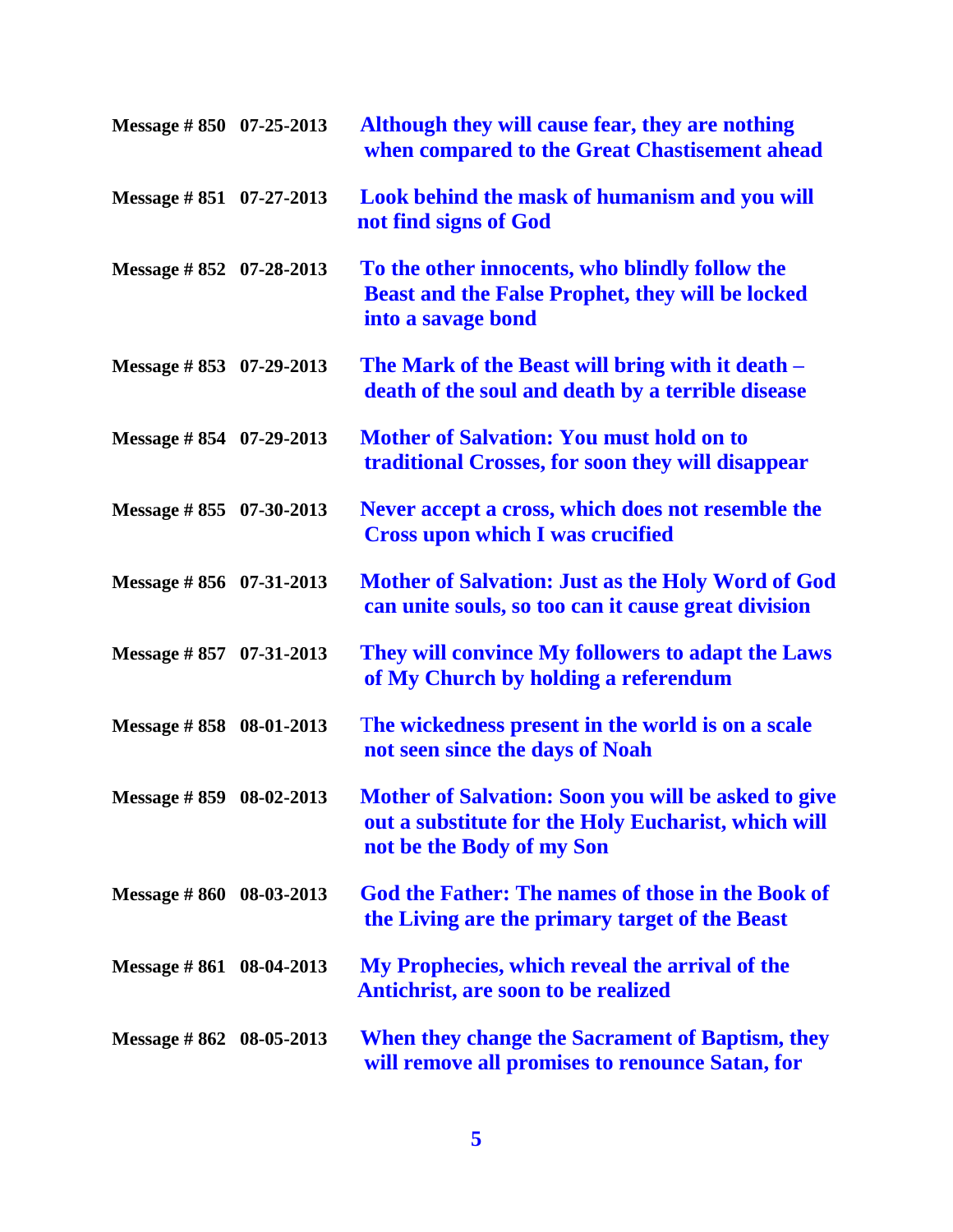|                                   | they will declare these references to be old-<br>fashioned                                                                                        |
|-----------------------------------|---------------------------------------------------------------------------------------------------------------------------------------------------|
| Message #863 08-05-2013           | Mother of Salvation: This war, to uphold the Word<br>of God, will mean that those priests, who do<br>remain true to Him, will have to seek refuge |
| Message $\# 864$ 08-05-2013       | When you defend My Word, you will be deemed to<br>be cruel, unkind and lacking in sympathy to those<br>who do not believe in God                  |
| Message #865 08-06-2013           | <b>Mother of Salvation: Do not accept tolerance for</b><br>pagans to take over the Churches of God                                                |
| Message #866 08-07-2013           | <b>God the Father: The Antichrist is now ready to</b><br>reveal himself                                                                           |
| Message #867 08-09-2013           | A soul cannot be made whole again until it<br>recognizes the Greatness of God                                                                     |
| Message #868 08-09-2013           | <b>Mother of Salvation: What man could ever reject</b><br>this new perfect existence                                                              |
| Message #869 08-10-2013           | Know that the pain of rejection will be exactly as I,<br>and My apostles, had to suffer during My Time on<br><b>Earth</b>                         |
| Message #870 08-12-2013           | <b>Floods will be commonplace and you will know</b><br>which parts of the world anger My Father the<br>most                                       |
| Message $\# 871$ 08-13-2013       | They will soon use churches as places to trade in<br>and profit from                                                                              |
| Message $\# 872 \quad 08-14-2013$ | When you honor My Mother, you must visit her<br><b>Shrines and pay homage to her there</b>                                                        |
| Message $\# 873$ 08-15-2013       | The First Judgment is close and I will cast the<br>wicked aside                                                                                   |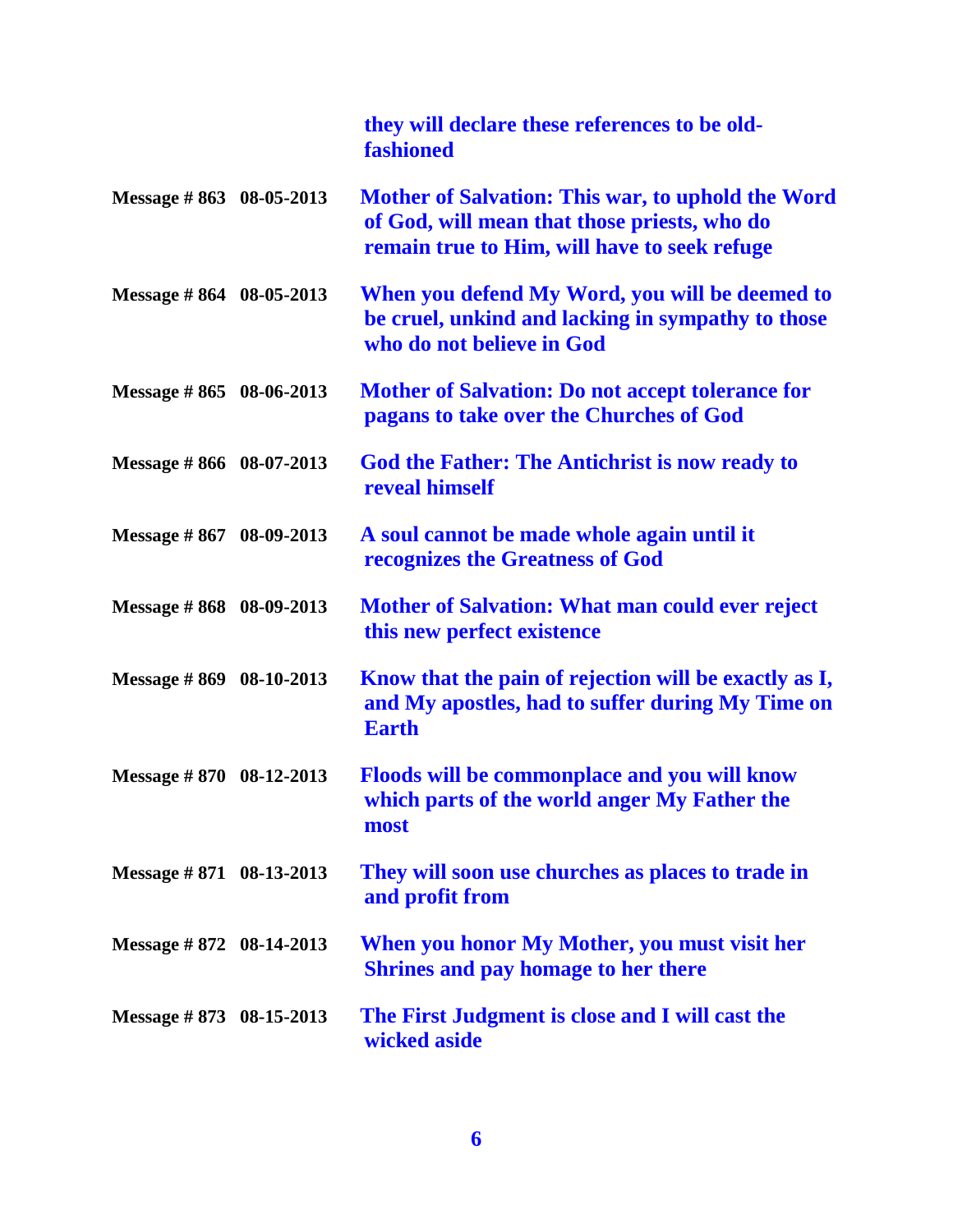| Message #874 08-17-2013           | They must retain the Holy Missals, the vestments,<br>the Holy Bible and the Holy Crosses. These will all<br>be replaced                |
|-----------------------------------|----------------------------------------------------------------------------------------------------------------------------------------|
| Message #875 08-17-2013           | <b>Mother of Salvation: They will need to find places</b><br>of refuge so that they can provide daily Masses and<br>the Holy Eucharist |
| Message #876 08-18-2013           | They will be asked to pledge their allegiance,<br>through a new oath, to remain faithful to the<br><b>Church</b>                       |
| Message #877 08-19-2013           | <b>Mother of Salvation: My children everywhere –</b><br>you must listen to me, your beloved Mother, at this<br>time of sorrow          |
| Message $\# 878$ 08-20-2013       | I will ensure that millions more hear My Words                                                                                         |
| Message #879 08-21-2013           | My Second Coming cannot take place until the<br>contamination of sin has been eradicated                                               |
| Message #880 08-22-2013           | I must warn the world of the large number of false<br>prophets, who at this time try to drown out My<br><b>Voice</b>                   |
| Message $\# 881 \quad 08-23-2013$ | <b>Mother of Salvation: The Antichrist, upon his</b><br>announcement, will declare that he is a devout<br><b>Christian</b>             |
| Message #882 08-23-2013           | God the Father: Children we are but just a short<br>time away from the Great Day                                                       |
| Message #883 08-24-2013           | This fire will also be cast down upon the enemies of<br>the Earth and those who persecute these Two<br><b>Witnesses</b>                |
| Message # $884$ 08-25-2013        | God the Father: Fear you, those who stand up and<br>curse My Son                                                                       |
| Message # $885$ 08-26-2013        | The Pharisees scourged and murdered many<br>before they finally crucified Me                                                           |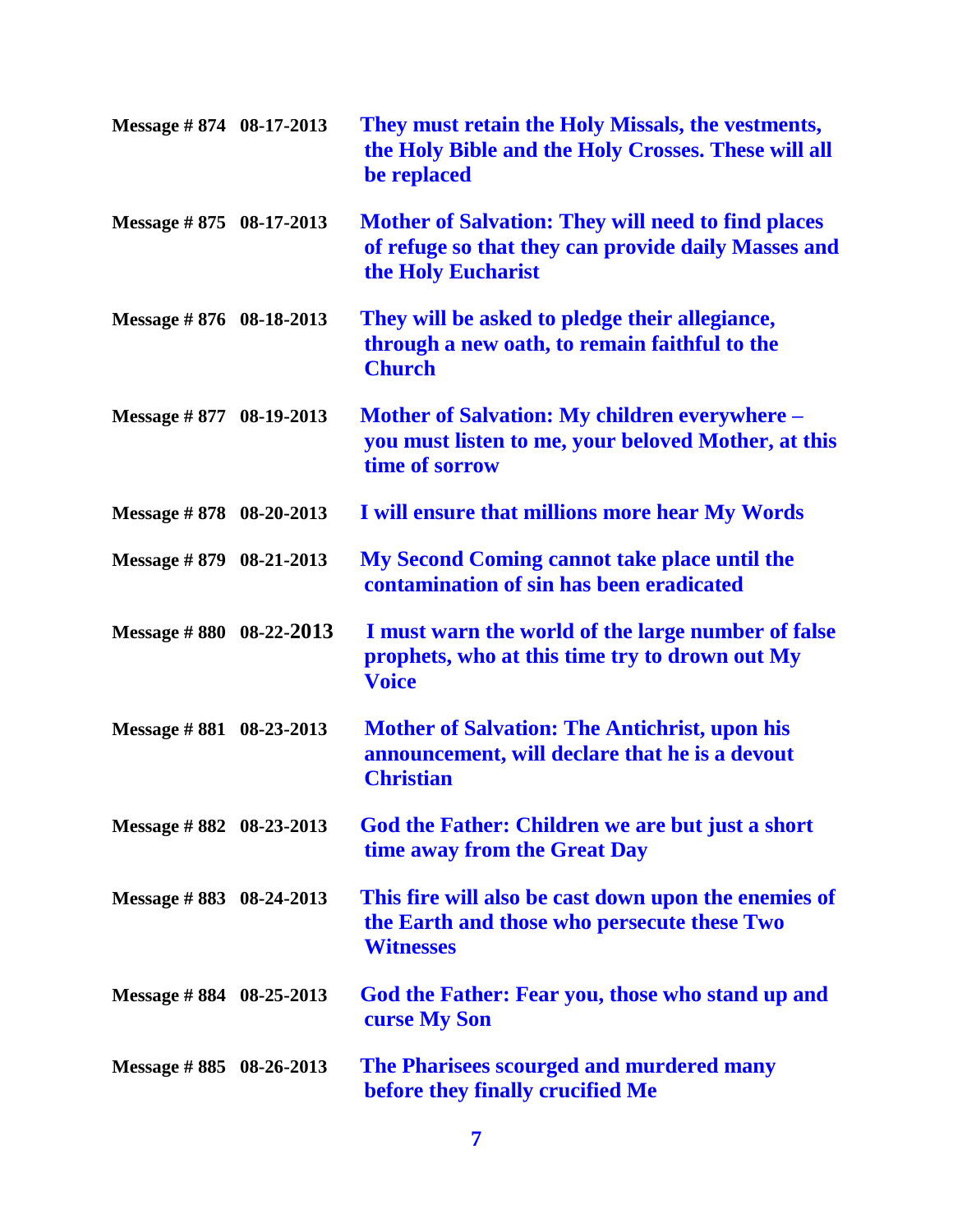| Message #886 08-27-2013     | For every evil act of war and terror, God will cast<br>them out and strike them stone dead                                    |
|-----------------------------|-------------------------------------------------------------------------------------------------------------------------------|
| Message #887 08-28-2013     | Mother of Salvation: On the last day when the<br>dawn breaks, a loud sound of the trumpet will be<br>heard all over the world |
| Message #888 08-29-2013     | You must pray for their souls, as they have sold<br>them                                                                      |
| Message #889 08-30-2013     | Great rejoicing will take place everywhere. This<br>will last 100 days                                                        |
| Message #890 08-31-2013     | Many of you, who say you serve Me, are not fit to<br>stand up and declare yourself to be a servant of<br>God                  |
| Message #891 09-01-2013     | I chose twelve simple men, uneducated and<br>ignorant of Holy Scripture, who were poor<br>fishermen                           |
| Message #892 09-01-2013     | Do those of you who mock Me now, because you<br>reject My Messages, really believe that I would<br>divide My Church           |
| Message #893 09-02-2013     | Don't you know that a whole generation of young<br>people are removed from Me at this time                                    |
| Message #894 09-03-2013     | Your life is but just a fleeting moment in your<br>entire lifetime. You are in exile                                          |
| Message $\# 895$ 09-04-2013 | I bring Gifts in stages, depending on the purity of<br>the soul                                                               |
| Message #896 09-05-2013     | <b>Mother of Salvation: Every single Sacrament will</b><br>be changed beyond recognition                                      |
| Message #897 09-05-2013     | No sacred servant of Mine can condemn anyone in<br><b>My Name</b>                                                             |